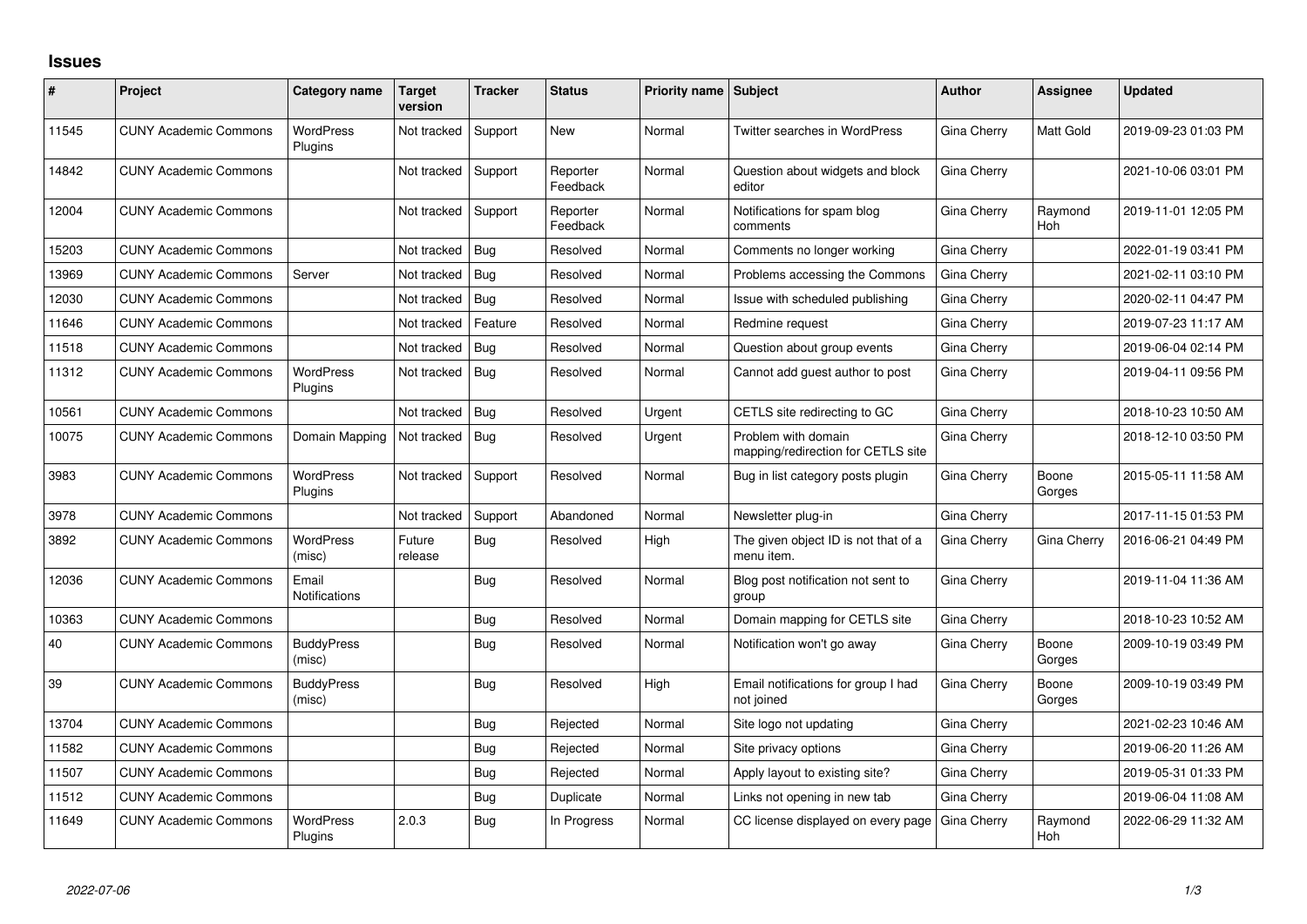| #     | Project                      | <b>Category name</b>          | <b>Target</b><br>version | <b>Tracker</b> | <b>Status</b> | <b>Priority name Subject</b> |                                                                              | Author             | <b>Assignee</b>       | <b>Updated</b>      |
|-------|------------------------------|-------------------------------|--------------------------|----------------|---------------|------------------------------|------------------------------------------------------------------------------|--------------------|-----------------------|---------------------|
| 15094 | <b>CUNY Academic Commons</b> | Group Invitations             | 2.0.0                    | <b>Bug</b>     | Resolved      | Normal                       | Group admins added to site as<br>authors, not admins                         | Gina Cherry        | Boone<br>Gorges       | 2022-05-26 11:36 AM |
| 14848 | <b>CUNY Academic Commons</b> | <b>WordPress</b><br>Plugins   | 1.18.21                  | Bug            | Resolved      | Normal                       | Bug with Gravity Forms/Commons<br>interaction                                | Gina Cherry        | Raymond<br>Hoh        | 2021-10-13 06:51 PM |
| 14841 | <b>CUNY Academic Commons</b> | <b>WordPress</b><br>Plugins   | 1.18.20                  | <b>Bug</b>     | Resolved      | Normal                       | Issue with Co-Authors Plus in the<br>Customizr theme                         | Gina Cherry        | Raymond<br>Hoh        | 2021-10-07 08:14 PM |
| 14568 | <b>CUNY Academic Commons</b> | WordPress<br>Plugins          | 1.18.14                  | Feature        | Resolved      | Normal                       | Plugin request: Gravity Forms<br><b>Advanced Post Creation Add-On</b>        | Gina Cherry        |                       | 2021-07-13 01:18 PM |
| 11313 | <b>CUNY Academic Commons</b> | Spam/Spam<br>Prevention       | 1.17.7                   | <b>Bug</b>     | Resolved      | High                         | Overly aggressive spam filters                                               | Gina Cherry        | Raymond<br>Hoh        | 2020-11-05 04:30 PM |
| 11451 | <b>CUNY Academic Commons</b> | Group Blogs                   | 1.16                     | Feature        | Resolved      | Normal                       | 'Send to group' checkbox should<br>remain unchecked for saved draft<br>posts | Gina Cherry        | Boone<br>Gorges       | 2019-12-04 10:51 AM |
| 12003 | <b>CUNY Academic Commons</b> |                               | 1.15.13                  | <b>Bug</b>     | Resolved      | Normal                       | Editing events using Events<br>Manager plugin                                | Gina Cherry        |                       | 2019-10-22 04:39 PM |
| 11997 | <b>CUNY Academic Commons</b> | Domain Mapping                | 1.15.13                  | Bug            | Resolved      | Urgent                       | Domain mapping not working for<br><b>CETLS</b> site                          | Gina Cherry        | Raymond<br><b>Hoh</b> | 2019-11-12 10:38 AM |
| 11927 | <b>CUNY Academic Commons</b> |                               | 1.15.11                  | Bug            | Resolved      | Normal                       | WP editor backups                                                            | Gina Cherry        |                       | 2019-10-08 11:22 AM |
| 11488 | <b>CUNY Academic Commons</b> | <b>WordPress</b><br>Plugins   | 1.15.8                   | <b>Bug</b>     | Resolved      | Normal                       | Co-authors plus plug-in                                                      | Gina Cherry        | Raymond<br>Hoh        | 2019-08-27 11:36 AM |
| 11513 | <b>CUNY Academic Commons</b> | Email<br><b>Notifications</b> | 1.15.4                   | Bug            | Resolved      | Normal                       | Extra group notification                                                     | Gina Cherry        | Raymond<br><b>Hoh</b> | 2019-06-25 04:22 PM |
| 11511 | <b>CUNY Academic Commons</b> | WordPress<br>Plugins          | 1.15.3                   | Feature        | Resolved      | Normal                       | Plug-in request                                                              | Gina Cherry        |                       | 2019-06-11 11:05 AM |
| 11508 | <b>CUNY Academic Commons</b> |                               | 1.15.3                   | Bug            | Resolved      | Normal                       | Bug with "Send to Group"                                                     | Gina Cherry        |                       | 2019-06-11 10:31 AM |
| 11501 | <b>CUNY Academic Commons</b> |                               | 1.15.3                   | <b>Bug</b>     | Resolved      | Normal                       | Error message when editing post                                              | Gina Cherry        |                       | 2019-05-31 10:57 AM |
| 11441 | <b>CUNY Academic Commons</b> | Reply By Email                | 1.15.3                   | <b>Bug</b>     | Resolved      | Normal                       | Blog/group comments                                                          | Gina Cherry        | Raymond<br><b>Hoh</b> | 2019-06-11 11:05 AM |
| 11444 | <b>CUNY Academic Commons</b> |                               | 1.15.1                   | Bug            | Resolved      | Normal                       | New site settings not saved                                                  | Gina Cherry        |                       | 2019-05-14 11:15 AM |
| 11398 | <b>CUNY Academic Commons</b> | Email<br><b>Notifications</b> | 1.15                     | <b>Bug</b>     | Resolved      | Normal                       | Blog post notification emails are not<br>formatted                           | Gina Cherry        | Raymond<br>Hoh        | 2019-05-07 03:22 PM |
| 10847 | <b>CUNY Academic Commons</b> | Blogs<br>(BuddyPress)         | 1.15                     | Feature        | Resolved      | Normal                       | Select which blog posts are sent to<br>group                                 | Gina Cherry        | Boone<br>Gorges       | 2019-04-23 03:54 PM |
| 11311 | <b>CUNY Academic Commons</b> | WordPress<br>Plugins          | 1.14.11                  | Feature        | Resolved      | Normal                       | Request for post expiration plug-in                                          | <b>Gina Cherry</b> | Raymond<br>Hoh        | 2019-04-15 10:47 AM |
| 11160 | <b>CUNY Academic Commons</b> | Email<br><b>Notifications</b> | 1.14.8                   | <b>Bug</b>     | Resolved      | Normal                       | Return of duplicate email<br>notifactions for blog comments                  | Gina Cherry        | Raymond<br>Hoh        | 2019-02-27 12:33 AM |
| 10800 | <b>CUNY Academic Commons</b> | Email<br>Notifications        | 1.14.3                   | <b>Bug</b>     | Resolved      | Normal                       | Duplicate email notifications on blog   Gina Cherry<br>comments              |                    | Raymond<br>Hoh        | 2019-02-13 06:05 PM |